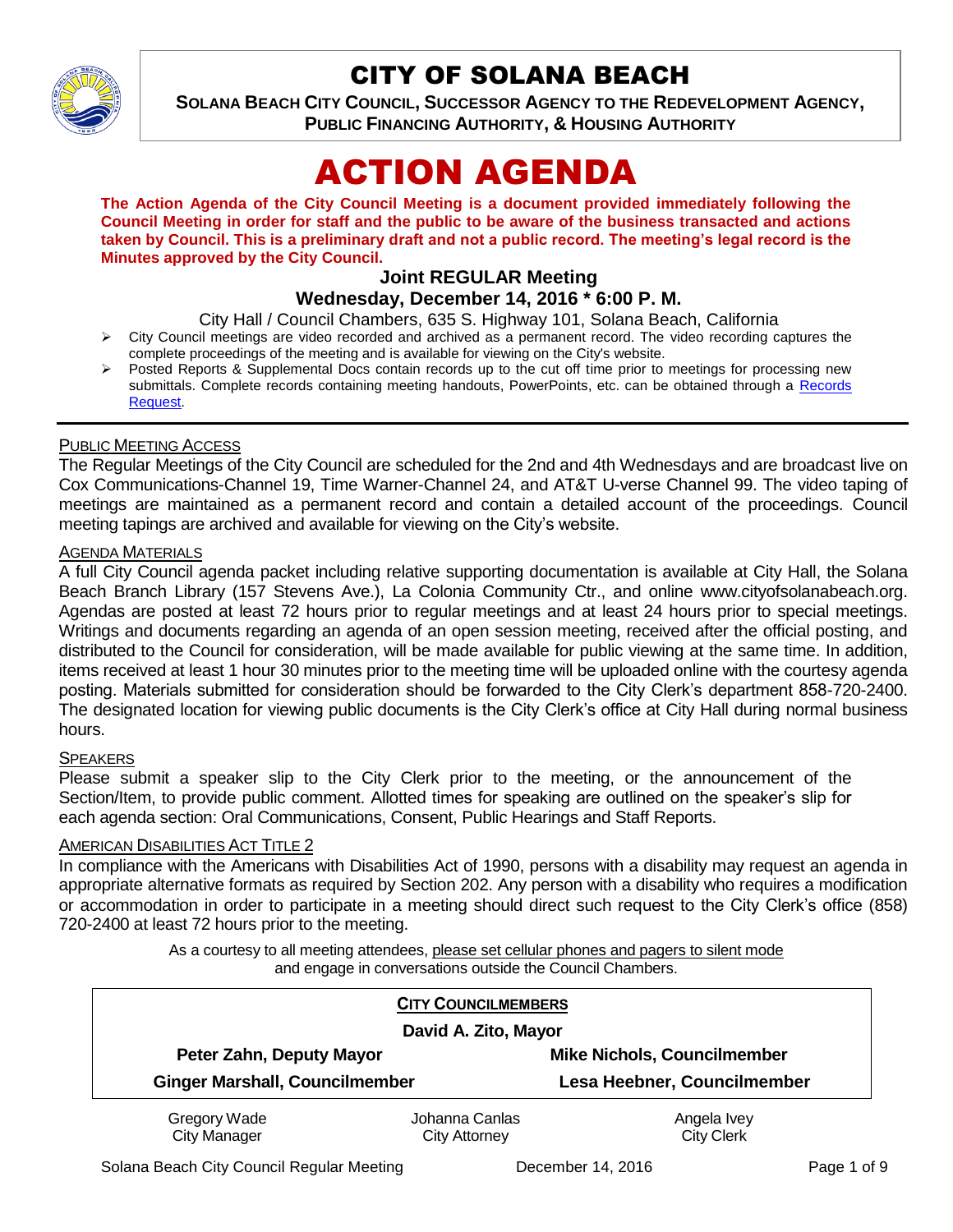#### SPEAKERS:

Please submit your speaker slip to the City Clerk prior to the meeting or the announcement of the Item. Allotted times for speaking are outlined on the speaker's slip for Oral Communications, Consent, Public Hearings and Staff Reports.

#### READING OF ORDINANCES AND RESOLUTIONS:

Pursuant to Solana Beach Municipal Code Section 2.04.460, at the time of introduction or adoption of an ordinance or adoption of a resolution, the same shall not be read in full unless after the reading of the title, further reading is requested by a member of the Council. If any Councilmember so requests, the ordinance or resolution shall be read in full. In the absence of such a request, this section shall constitute a waiver by the council of such reading.

#### **CALL TO ORDER AND ROLL CALL:**

#### **FLAG SALUTE:**

#### **D. STAFF REPORT**: (D.1.)

*Submit speaker slips to the City Clerk.*

#### **D.1. Council Reorganization.** (File 0410-70)

- 1. Installment of Elected Officers
	- a. City Clerk administers Oath of Office to new elected terms for Councilmember.
	- b. City Clerk presentation of official Election Certificates to elected officials.
- 2. Nominations and Appointment of Annual Mayor and Deputy Mayor
	- a. In accordance with Resolution 1996-017, nominate and appoint the 2017 Mayor and Deputy Mayor for the term of December 14, 2016 to December 13, 2017.
		- i. Nominations for Mayor will be accepted, call for the motion to close nominations, and call for the vote.

#### **COUNCIL ACTION: Approved 5/0 to appoint Councilmember Mike Nichols as Mayor.**

ii. The newly appointed Mayor calls for nominations for Deputy Mayor, calls for a motion to close nominations, and calls for the vote.

#### **COUNCIL ACTION: Approved 5/0 to appoint Councilmember Ginger Marshall as Deputy Mayor.**

#### [Item D.1. Report \(click here\)](https://solanabeach.govoffice3.com/vertical/Sites/%7B840804C2-F869-4904-9AE3-720581350CE7%7D/uploads/Item_D.1._Report_(click_here)_-_12-14-2016.PDF)

*Posted Reports & Supplemental Docs contain records up to the cut off time, prior to the start of the meeting, for processing new submittals. The final official record containing handouts, PowerPoints, etc. can be obtained through a Records Request to the City Clerk's Office.*

### **APPROVAL OF AGENDA:**

#### **COUNCIL ACTION: Approved 5/0**

#### **ORAL COMMUNICATIONS:**

This portion of the agenda provides an opportunity for members of the public to address the City Council on items relating to City business and not appearing on today's agenda by submitting a speaker slip (located on the back table) to the City Clerk. Comments relating to items on this evening's agenda are taken at the time the items are heard. Pursuant to the Brown Act, no action shall be taken by the City Council on public comment items. Council may refer items to the City Manager for placement on a future agenda. The maximum time allotted for each presentation is THREE MINUTES (SBMC 2.04.190). Please be aware of the timer light on the Council Dais.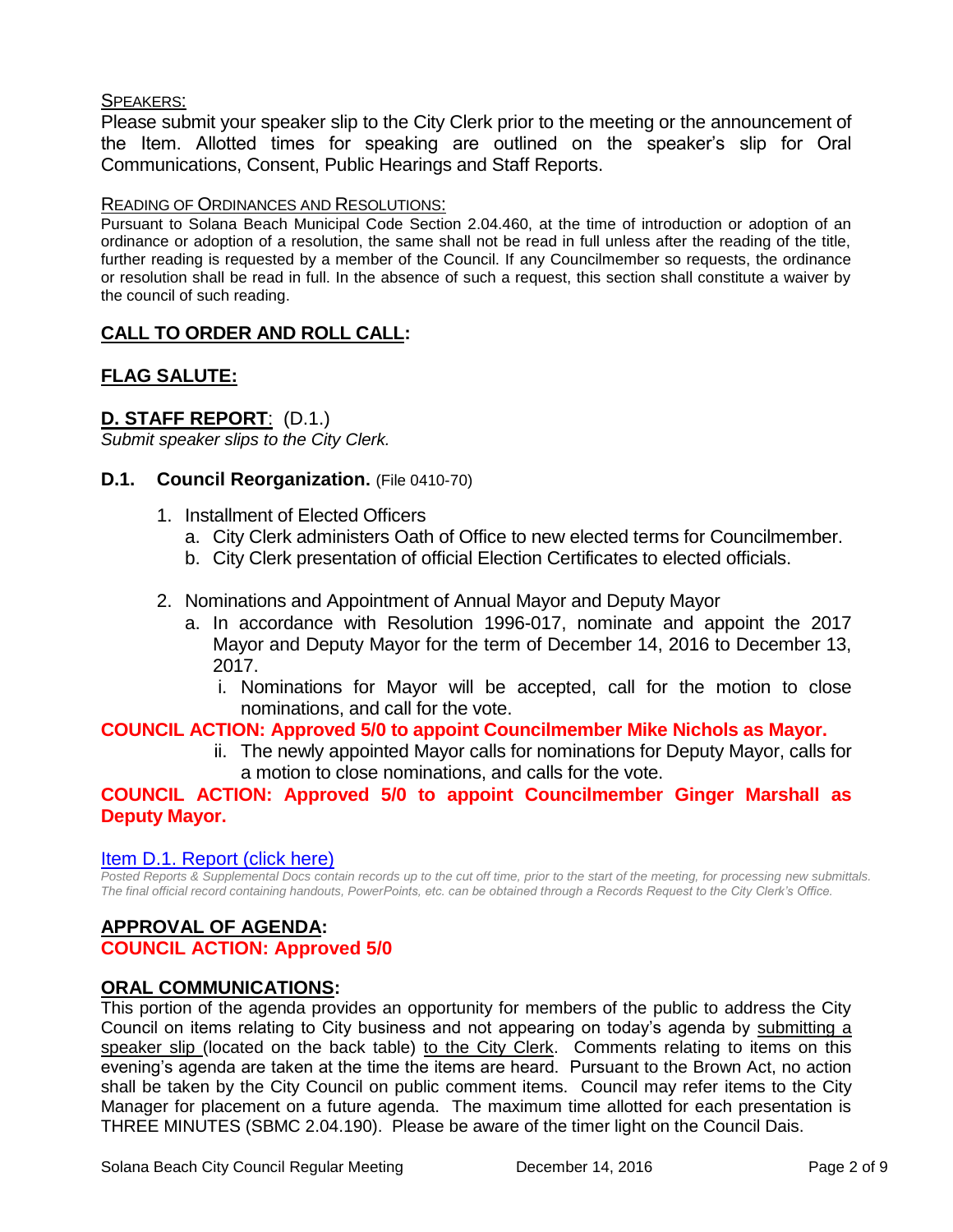#### **COUNCIL COMMUNITY ANNOUNCEMENTS / COMMENTARY:**

*An opportunity for City Council to make brief announcements or report on their activities. These items are not agendized for official City business with no action or substantive discussion.* 

#### **A. CONSENT CALENDAR:** (Action Items) (A.1. - A.6.)

Items listed on the Consent Calendar are to be acted in a single action of the City Council unless pulled for discussion. Any member of the public may address the City Council on an item of concern by submitting to the City Clerk a speaker slip (located on the back table) before the Consent Calendar is addressed. Those items removed from the Consent Calendar by a member of the Council will be trailed to the end of the agenda, while Consent Calendar items removed by the public will be discussed immediately after approval of the Consent Calendar.

#### **A.1. Register Of Demands.** (File 0300-30)

Recommendation: That the City Council

#### 1. Ratify the list of demands for October 29, 2016 through November 18, 2016.

#### [Item A.1. Report \(click here\)](https://solanabeach.govoffice3.com/vertical/Sites/%7B840804C2-F869-4904-9AE3-720581350CE7%7D/uploads/Item_A.1._Report_(click_here)_-_12-14-16.PDF)

*Posted Reports & Supplemental Docs contain records up to the cut off time, prior to the start of the meeting, for processing new submittals. The final official record containing handouts, PowerPoints, etc. can be obtained through a Records Request to the City Clerk's Office.* **COUNCIL ACTION: Approved 5/0**

#### **A.2. General Fund Adopted Budget for Fiscal Year 2016-2017 Changes.** (File 0330-30)

Recommendation: That the City Council

1. Receive the report listing changes made to the Fiscal Year 2016-2017 General Fund Adopted Budget.

#### [Item A.2. Report \(click here\)](https://solanabeach.govoffice3.com/vertical/Sites/%7B840804C2-F869-4904-9AE3-720581350CE7%7D/uploads/Item_A.2._Report_(click_here)_-_12-14-16.PDF)

Posted Reports & Supplemental Docs contain records up to the cut off time, prior to the start of the meeting, for processing new submittals. *The final official record containing handouts, PowerPoints, etc. can be obtained through a Records Request to the City Clerk's Office.* **COUNCIL ACTION: Approved 5/0**

#### **A.3. Recognized Obligation Payment Schedule (ROPS) and Administrative Budget for the Period July 1, 2017 to June 30, 2018.** (File 0115-30)

Recommendation: That the City Council

- 1. Receive the Successor Agency's enforceable obligations payment information and administrative budget for the period July 1, 2017 to June 30, 2018.
- 2. Consider approval of the ROPS 17-18 and the SA Administrative Budget for July 1, 2017 to June 30, 2018.

#### [Item A.3. Report \(click here\)](https://solanabeach.govoffice3.com/vertical/Sites/%7B840804C2-F869-4904-9AE3-720581350CE7%7D/uploads/Item_A.3._Report_(click_here)_-_12-14-16.pdf)

*Posted Reports & Supplemental Docs contain records up to the cut off time, prior to the start of the meeting, for processing new submittals. The final official record containing handouts, PowerPoints, etc. can be obtained through a Records Request to the City Clerk's Office.* **COUNCIL ACTION: Approved 5/0**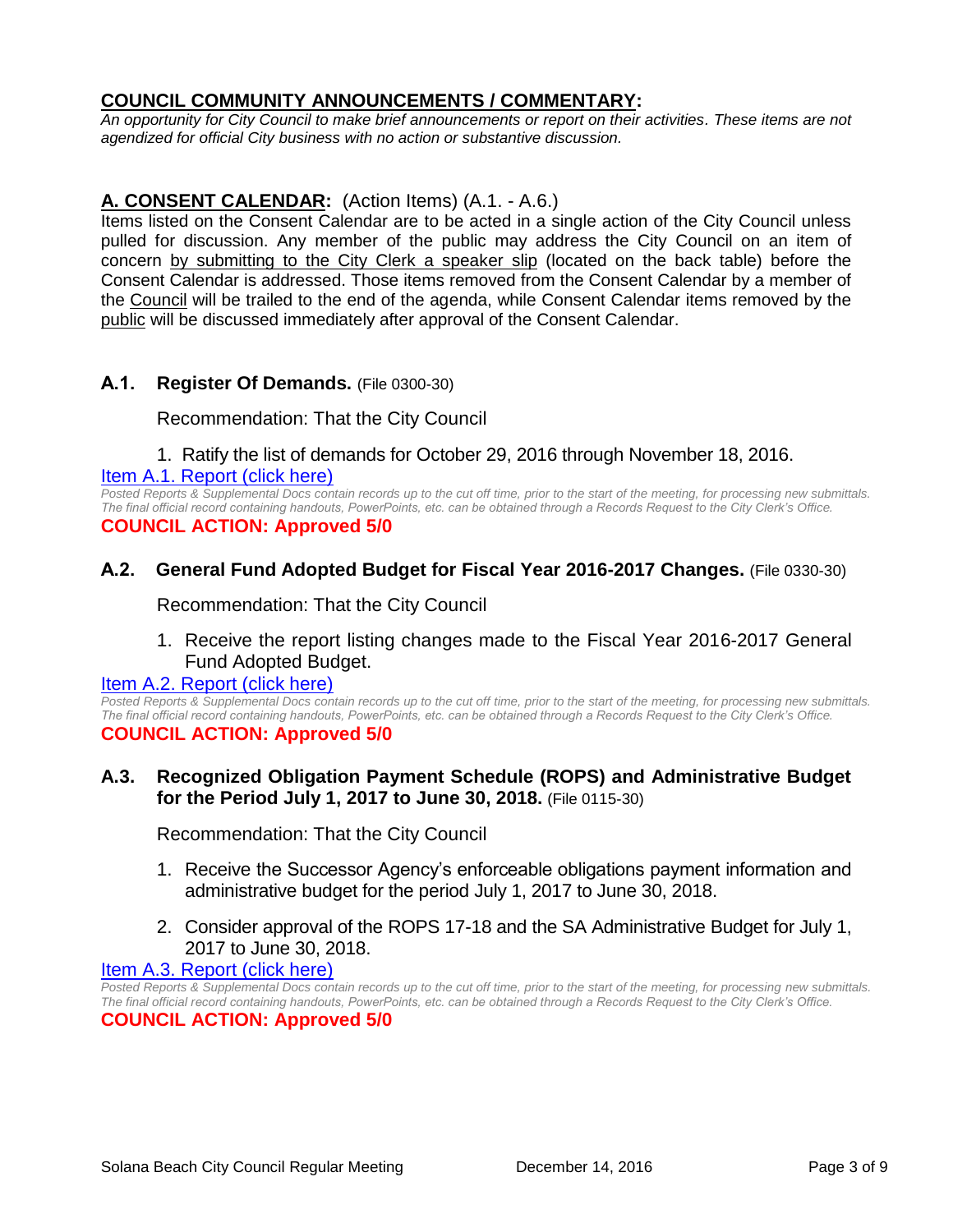#### **A.4. City Hall Passenger Elevator Upgrades.** (File 0710-30)

Recommendation: That the City Council

#### 1. Adopt **Resolution 2016-128**:

- a. Awarding a construction contract for the City Hall Passenger Elevator Upgrades, Bid No. 2016-07, in the amount of \$25,537, to 24 Hour Elevator, Inc.
- b. Approving an amount of \$3,000 for construction contingency.
- c. Authorizing the City Manager to execute the construction contract on behalf of the City.
- d. Authorizing the City Manager to approve cumulative change orders up to the amount of the construction contingency.

#### Item A.4. [Report \(click here\)](https://solanabeach.govoffice3.com/vertical/Sites/%7B840804C2-F869-4904-9AE3-720581350CE7%7D/uploads/Item_A.4._Report_(click_here)_-_12-14-16.PDF)

*Posted Reports & Supplemental Docs contain records up to the cut off time, prior to the start of the meeting, for processing new submittals. The final official record containing handouts, PowerPoints, etc. can be obtained through a Records Request to the City Clerk's Office.* **COUNCIL ACTION: Approved 5/0**

#### **A.5. Human Resources Manager Contract.** (File 0560-30)

Recommendation: That the City Council

1. Adopt **Resolution 2016-139** authorizing the City Manager to amend the PSA with Pouneh Sammak for part-time human resources consulting services from \$24,000 to a not-to-exceed amount of \$60,000 at an hourly billing rate of \$65 per hour.

#### [Item A.5. Report \(click here\)](https://solanabeach.govoffice3.com/vertical/Sites/%7B840804C2-F869-4904-9AE3-720581350CE7%7D/uploads/Item_A.5._Report_(click_here)_-_12-14-2016.PDF)

*Posted Reports & Supplemental Docs contain records up to the cut off time, prior to the start of the meeting, for processing new submittals. The final official record containing handouts, PowerPoints, etc. can be obtained through a Records Request to the City Clerk's Office.* **COUNCIL ACTION: Approved 5/0**

#### **A.6. La Colonia Master Plan Reserve Fund.** (File 0720-15)

Recommendation: That the City Council

#### 1. Adopt **Resolution 2016-129**:

- a. Establishing the La Colonia Park Master Plan Reserve in the City CIP fund.
- b. Appropriating \$300,000 from the General Fund to the City CIP Budget to fund the Master Plan Reserve and specifically allocating those funds to the Skate Park.
- c. Authorizing the City Treasurer to amend the FY 2015/16 Adopted Budget.

#### [Item A.6. Report \(click here\)](https://solanabeach.govoffice3.com/vertical/Sites/%7B840804C2-F869-4904-9AE3-720581350CE7%7D/uploads/Item_A.6._Report_(click_here)_-_12-14-16.PDF)

*Posted Reports & Supplemental Docs contain records up to the cut off time, prior to the start of the meeting, for processing new submittals. The final official record containing handouts, PowerPoints, etc. can be obtained through a Records Request to the City Clerk's Office.* **COUNCIL ACTION: Approved 5/0**

#### **NOTE: The City Council shall not begin a new agenda item after 10:30 p.m. unless approved by a unanimous vote of all members present. (SBMC 2.04.070)**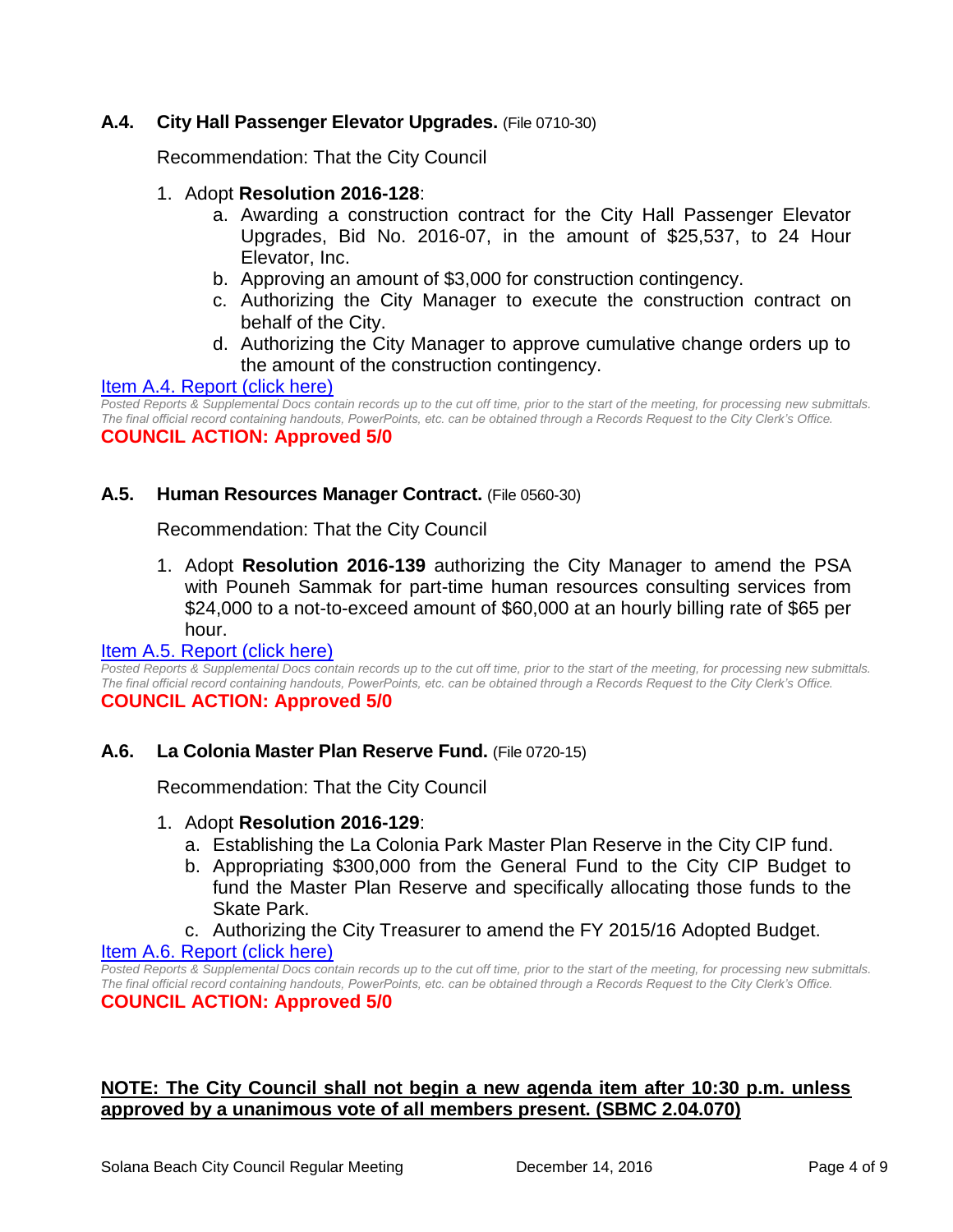#### **C. STAFF REPORTS**: (C.1.)

*Submit speaker slips to the City Clerk.*

#### **C.1. Quarterly Investment Report.** (File 0350-44)

Recommendation: That the City Council

1. Accepts and files the attached Cash and Investment Report for the quarter ended September 30, 2016.

#### [Item C.1. Report \(click here\)](https://solanabeach.govoffice3.com/vertical/Sites/%7B840804C2-F869-4904-9AE3-720581350CE7%7D/uploads/Item_C.1._Report_(click_here)_-_12-14-16.PDF)

*Posted Reports & Supplemental Docs contain records up to the cut off time, prior to the start of the meeting, for processing new submittals. The final official record containing handouts, PowerPoints, etc. can be obtained through a Records Request to the City Clerk's Office.* **Presentation**

#### **B. PUBLIC HEARINGS:** (B.1. – B.2.)

This portion of the agenda provides citizens an opportunity to express their views on a specific issue as required by law after proper noticing by submitting a speaker slip (located on the back table) to the City Clerk. After considering all of the evidence, including written materials and oral testimony, the City Council must make a decision supported by findings and the findings must be supported by substantial evidence in the record. An applicant or designees for a private development/business project, for which the public hearing is being held, is allotted a total of fifteen minutes to speak, as per SBMC 2.04.210. A portion of the fifteen minutes may be saved to respond to those who speak in opposition. All other speakers have three minutes each. Please be aware of the timer light on the Council Dais.

#### **B.1. Public Hearing: 460 S. Nardo Ave., Applicant: Krupp, Case 17-16-21.** (File 0610- 10)

The proposed project meets the minimum objective requirements under the SBMC, is consistent with the General Plan and may be found, as conditioned, to meet the discretionary findings required as discussed in this report to approve a Development Review Permit (DRP). Therefore, Staff recommends that the City Council:

- 1. Conduct the Public Hearing: Open the Public Hearing, Report Council Disclosures, Receive Public Testimony, and Close the Public Hearing.
- 2. Find the project exempt from the California Environmental Quality Act pursuant to Section 15303 of the State CEQA Guidelines; and
- 3. If the City Council makes the requisite findings and approves the project, adopt **Resolution 2016-126** conditionally approving a DRP to construct a new, singlestory, single-family residence with an attached, two-car garage and an attached, ADU at 460 South Nardo Avenue.

[Item B.1. Report \(click here\)](https://solanabeach.govoffice3.com/vertical/Sites/%7B840804C2-F869-4904-9AE3-720581350CE7%7D/uploads/Item_B.1._Report_(click_here)_-_12-14-16_-_R.pdf)

*Posted Reports & Supplemental Docs contain records up to the cut off time, prior to the start of the meeting, for processing new submittals. The final official record containing handouts, PowerPoints, etc. can be obtained through a Records Request to the City Clerk's Office.* COUNCIL ACTION: Approved 5/0 to close the public hearing. **COUNCIL ACTION: Approved 5/0**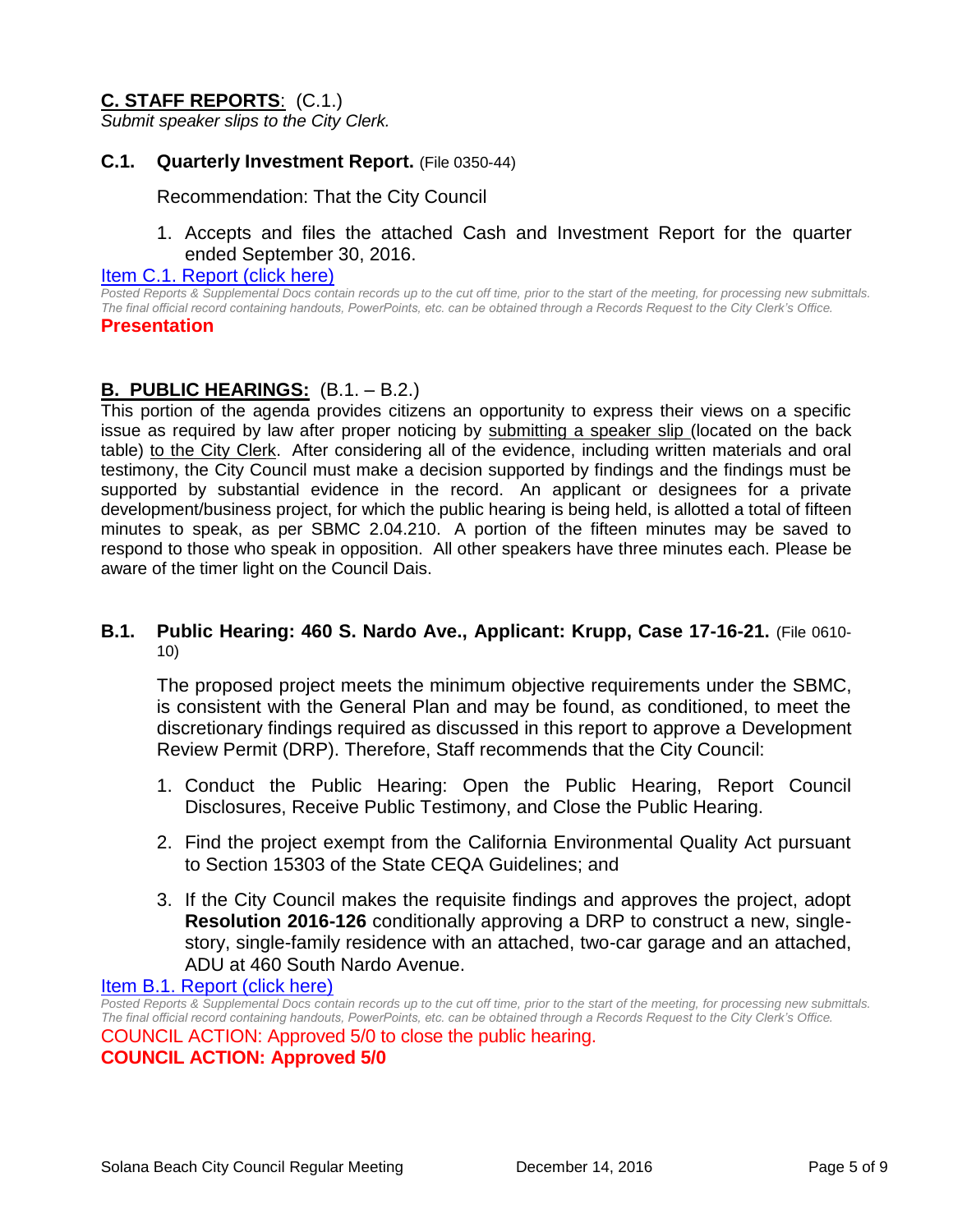#### **B.2. Public Hearing: 309 Solana Hills Dr., Applicant: Solana Mar LLC, Case 17-16- 25.** (File 0610-10)

The proposed project meets the minimum objective requirements under the SBMC, is consistent with the General Plan and may be found, as conditioned, to meet the discretionary findings required as discussed in this report to approve a Development Review Permit (DRP) and administratively issue a Structure Development Permit (SDP). Therefore, Staff recommends that the City Council:

- 1. Conduct the Public Hearing: Open the Public Hearing, Report Council Disclosures, Receive Public Testimony, and Close the Public Hearing.
- 2. Find the project exempt from the California Environmental Quality Act pursuant to Section 15301 of the State CEQA Guidelines; and
- 3. If the City Council makes the requisite findings and approves the project, adopt **Resolution 2016-137** conditionally approving a DRP and SDP to construct new façade and structural/interior tenant improvements to the existing structures, perform grading improvements to restore the original storm drainage paths around existing buildings, and construct improvements to the parking lot, including new carports at the site of an existing 124-unit, multi-family residential development located at 309 Solana Hills Drive.

### [Item B.2. Report \(click here\)](https://solanabeach.govoffice3.com/vertical/Sites/%7B840804C2-F869-4904-9AE3-720581350CE7%7D/uploads/Item_B.2._Report_(click_here)_-_12-14-16.PDF)

#### [B.2. Updated Report #1](https://solanabeach.govoffice3.com/vertical/Sites/%7B840804C2-F869-4904-9AE3-720581350CE7%7D/uploads/B.2._Updated_Report_1_-_12-14-16.pdf)

*Posted Reports & Supplemental Docs contain records up to the cut off time, prior to the start of the meeting, for processing new submittals. The final official record containing handouts, PowerPoints, etc. can be obtained through a Records Request to the City Clerk's Office.* COUNCIL ACTION: Approved 5/0 to close the public hearing. **COUNCIL ACTION: Approved 4/1 (Noes: Edson) with modifications.**

#### **C. STAFF REPORTS**: (C.2. - C.3.)

*Submit speaker slips to the City Clerk.*

#### **C.2. Community Grant Requests Fiscal Year 2016-17.** (File 0330-25)

Recommendation: That the City Council

1. Receive the Staff Report, Community Grant applications and consider the presentations from the grant applicants. If the Council determines that it has enough information to award the funding, then Staff recommends the City Council adopt **Resolution 2016-138** authorizing the funding for the selected community grant recipients for financial assistance under the FY 2016-17 Community Grant Program.

#### [Item C.2. Report \(click here\)](https://solanabeach.govoffice3.com/vertical/Sites/%7B840804C2-F869-4904-9AE3-720581350CE7%7D/uploads/Item_C.2._Report_(click_here)_-_12-14-16.PDF)

*Posted Reports & Supplemental Docs contain records up to the cut off time, prior to the start of the meeting, for processing new submittals. The final official record containing handouts, PowerPoints, etc. can be obtained through a Records Request to the City Clerk's Office.*

#### **COUNCIL ACTION: Approved 5/0**

Assist League Rancho San Dieguito \$3,000, Boys&Girls \$5,000, CasaDeAmistad \$5,000, CommResourceCtr \$5,000, NorthCoastRep \$5,000, N.County Immig & CitizCtr \$4,900, RealityChgrs \$5,000, SB PTA \$5,000, StJames&STLeo MedicalDental \$4,000 and directing that \$1900 shortfall of requests for the North Coast Repertory Theatre be funding from the Public Arts fund.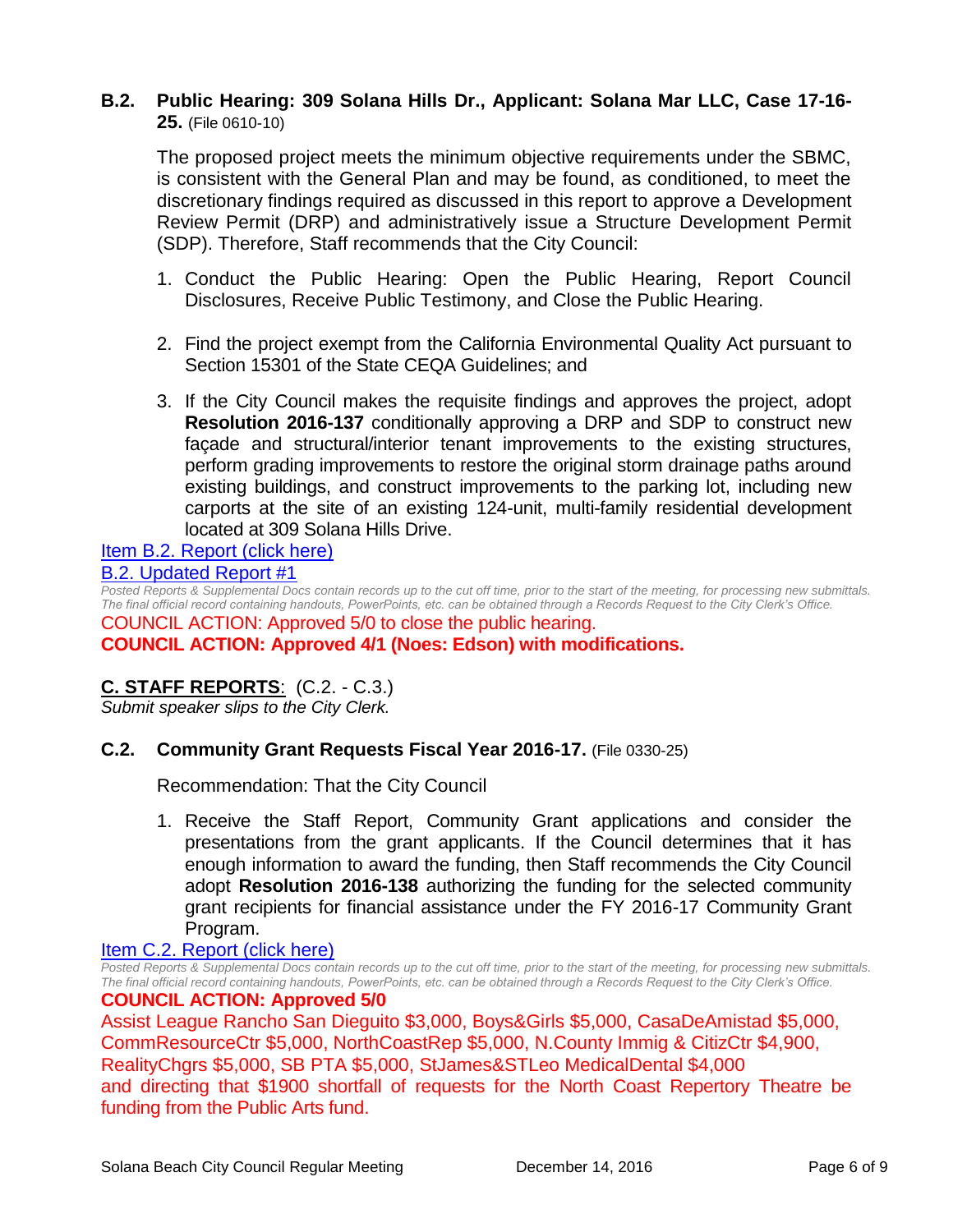**C.3. Stop Signs Installation at the Glenmont/Lynwood Intersection and Consideration of Improvements at the Cliff/North Cedros Intersection and Parking Changes near Santa Fe Christian Schools.** (File 0860-63)

Recommendation: That the City Council

- 1. Receive information and provide direction as necessary on the Cedros Avenue/East Cliff Street intersection improvements.
- 2. Adopt **Resolution 2016-121** ratifying the City Manager's decision to install stop signs on Lynwood Avenue at the Glenmont/Lynwood intersection.

#### 3. Adopt **Resolution 2016-140**:

- a. Authorizing the City Manager, or his designee, to extend the no parking zone (red curb) approximately 60-feet west along the south curb in front of 741 Academy Drive (Academy Animal Hospital).
- b. Authorizing the City Manager, or his designee, to reduce the no parking zone (red curb) approximately 45-feet west along the north curb across the street from 741 Academy Drive.
- c. Authorizing the City Manager, or his designee, to reduce the no parking zone (red curb) approx. 20-feet on the north side of Academy Drive just east of the easterly driveway to Santa Fe Christian Schools (SFCS).
- d. Authorizing the City Manager, or his designee, to add approximately 15-feet of red curb just west of the fire hydrant on the west side of the easterly driveway to SFCS.
- e. Authorizing the City Manager, or his designee, to eliminate approximately 50 feet of no parking zone (red curb) on the south side of Academy Drive across from the easterly driveway to SFCS.
- f. Authorizing the City Manager, or his designee, to move the no parking sign approximately 60-feet south along the west curb on Ida Avenue, just south of Academy Drive.
- g. Authorizing the City Manager, or his designee, to add 20-feet of red curb on the west side of Ida Avenue just south of the Genevieve Street intersection.
- h. Authorizing the City Manager, or his designee, to add 15-feet of red curb on the west side of Ida Avenue just north of the driveway at 615 Ida Avenue.

[Item C.3. Report \(click here\)](https://solanabeach.govoffice3.com/vertical/Sites/%7B840804C2-F869-4904-9AE3-720581350CE7%7D/uploads/Item_C.3._Report_(click_here)_-_12-14-16.PDF)

*Posted Reports & Supplemental Docs contain records up to the cut off time, prior to the start of the meeting, for processing new submittals. The final official record containing handouts, PowerPoints, etc. can be obtained through a Records Request to the City Clerk's Office.* **COUNCIL ACTION: Approved 5/0**

#### **WORK PLAN COMMENTS:**

*Adopted June 8, 2016*

#### **COMPENSATION & REIMBURSEMENT DISCLOSURE:**

GC: Article 2.3. Compensation: 53232.3. (a) Reimbursable expenses shall include, but not be limited to, meals, lodging, and travel. 53232.3 (d) Members of a legislative body shall provide brief reports on meetings attended at the expense of the local agency at the next regular meeting of the legislative body.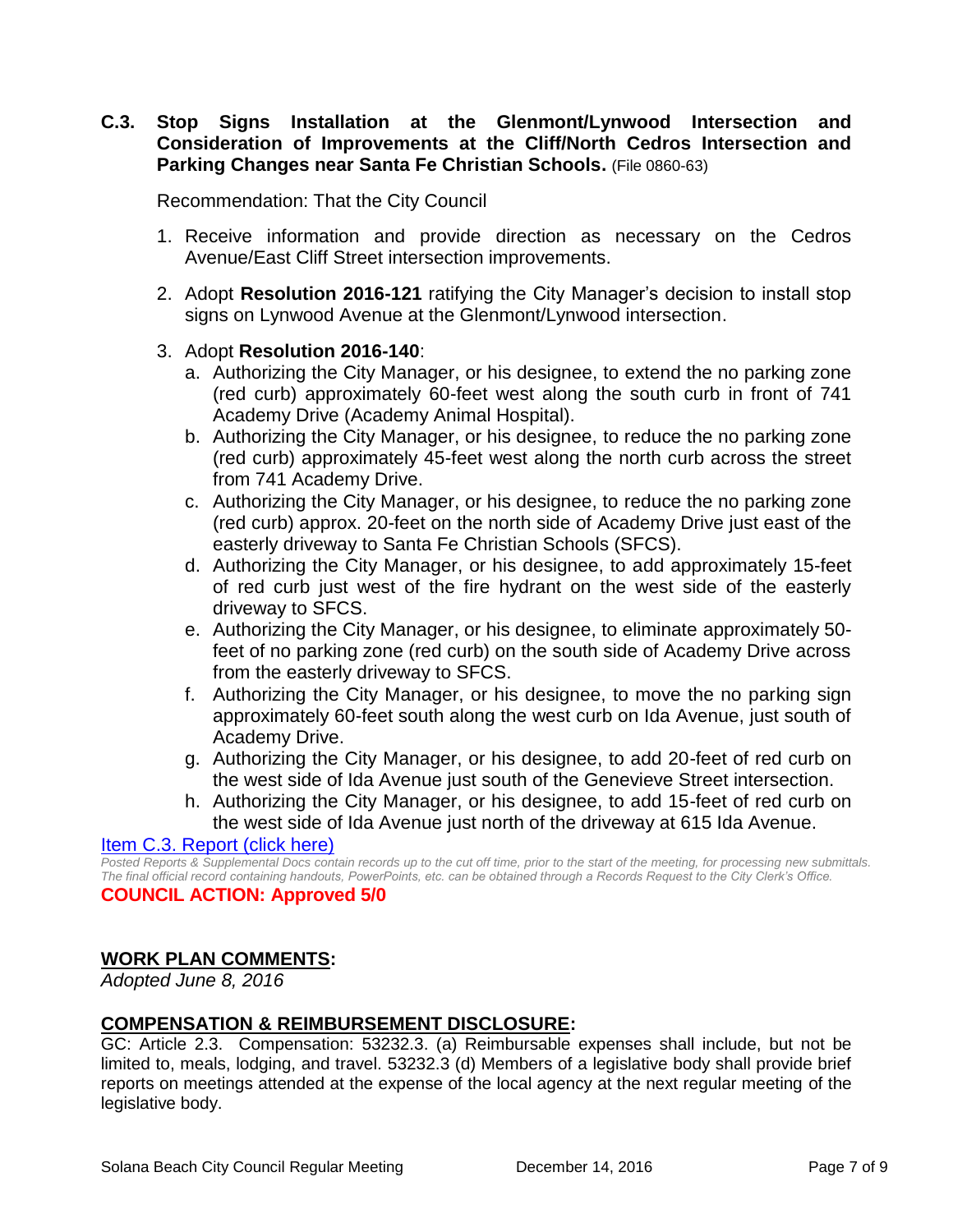#### **COUNCIL COMMITTEE REPORTS:**

#### **Regional Committees: (outside agencies, appointed by this Council)**

- a. City Selection Committee (meets twice a year) Nichols, Zahn (alternate).
- b. County Service Area 17 Zahn, Marshall (alternate).
- c. Escondido Creek Watershed Authority Marshall/Staff (no alternate).
- d. League of Ca. Cities' San Diego County Executive Committee Nichols, Zahn (alternate) and any subcommittees.
- e. League of Ca. Cities' Local Legislative Committee Nichols, Zahn (alternate).
- f. League of Ca. Cities' Coastal Cities Issues Group (CCIG) Nichols, Heebner (alternate).
- g. North County Dispatch JPA Zahn, Nichols (alternate).
- h. North County Transit District Nichols, Heebner  $(1<sup>st</sup>$  alternate)
- i. Regional Solid Waste Association (RSWA) Nichols, Zahn (alternate).
- j. SANDAG Heebner (Primary), Nichols (1<sup>st</sup> alternate), Zito (2<sup>nd</sup> alternate) and any subcommittees.
- k. SANDAG Shoreline Preservation Committee Nichols, Heebner (alternate).
- l. San Dieguito River Valley JPA Zito, Zahn (alternate).
- m. San Elijo JPA Marshall, Zito (both primary members) (no alternates).
- n. 22<sup>nd</sup> Agricultural District Association Community Relations Committee Heebner, Nichols.

#### **Standing Committees: (All Primary Members)** *(Permanent Committees)*

- a. Business Liaison Committee Zito, Zahn.
- b. Highway 101 / Cedros Ave. Development Committee Heebner, Nichols.
- c. I-5 Construction Committee Heebner, Zito.
- d. Parks and Recreation Committee Heebner, Nichols.
- e. Public Arts Committee Nichols, Zito.
- f. School Relations Committee Marshall, Zahn.

#### **ADJOURN:**

Meeting adjourned at 8:59 p.m.

#### **AFFIDAVIT OF POSTING**

*STATE OF CALIFORNIA COUNTY OF SAN DIEGO CITY OF SOLANA BEACH* §

I, Angela Ivey, City Clerk of the City of Solana Beach, do hereby certify that this Agenda for the December 14, 2016 Council Meeting was called by City Council, Successor Agency to the Redevelopment Agency, Public Financing Authority, and the Housing Authority of the City of Solana Beach, California, was provided and posted on December 8, 2016 at 1:30 p.m. on the City Bulletin Board at the entrance to the City Council Chambers. Said meeting is held at 6:00 p.m., December 14, 2016, in the Council Chambers, at City Hall, 635 S. Highway 101, Solana Beach, California.

> Angela Ivey, City Clerk City of Solana Beach, CA